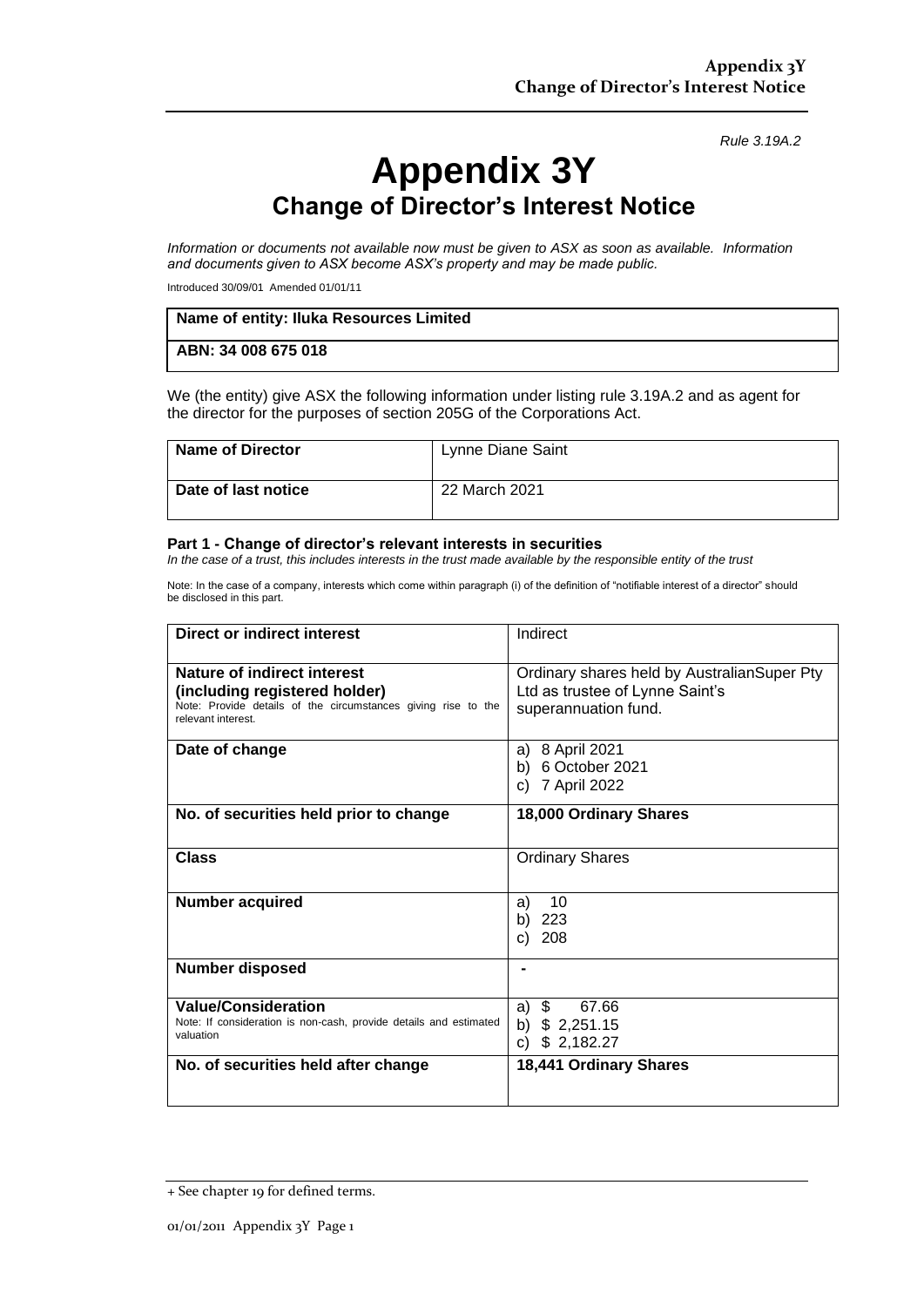| Issue of ordinary shares under the Dividend<br>Reinvestment Plan (DRP) in relation to:<br>a) 2020 Final Dividend<br>b) 2021 Interim Dividend<br>c) 2021 Final Dividend                                                                                                                                                                                                   |
|--------------------------------------------------------------------------------------------------------------------------------------------------------------------------------------------------------------------------------------------------------------------------------------------------------------------------------------------------------------------------|
| Notice of the changes to Ms Saint's interests<br>related to the 2020 Final Dividend and 2021<br>Interim Dividend DRP were not previously<br>advised to ASX due to an administrative<br>issue relating to Ms Saint's custodial account.                                                                                                                                   |
| The Company has existing arrangements<br>which require director reporting of their<br>interests in Iluka shares. The Company<br>reviewed its arrangements and a new<br>procedure has been put in place to ensure<br>that all directors confirm with their custodian<br>if any DRP shares are recorded against their<br>account at the time of issuing any DRP<br>shares. |
|                                                                                                                                                                                                                                                                                                                                                                          |

## **Part 2 – Change of director's interests in contracts**

Note: In the case of a company, interests which come within paragraph (ii) of the definition of "notifiable interest of a director" should be disclosed in this part.

| <b>Detail of contract</b>                                                                                                                                                      | Nil |
|--------------------------------------------------------------------------------------------------------------------------------------------------------------------------------|-----|
| Nature of interest                                                                                                                                                             |     |
| Name of registered holder<br>(if issued securities)                                                                                                                            |     |
| Date of change                                                                                                                                                                 |     |
| No. and class of securities to<br>which interest related prior to<br>change<br>Note: Details are only required for a contract in<br>relation to which the interest has changed |     |
| Interest acquired                                                                                                                                                              |     |
| <b>Interest disposed</b>                                                                                                                                                       |     |
| <b>Value/Consideration</b><br>Note: If consideration is non-cash, provide details<br>and an estimated valuation                                                                |     |
| Interest after change                                                                                                                                                          |     |

<sup>+</sup> See chapter 19 for defined terms.